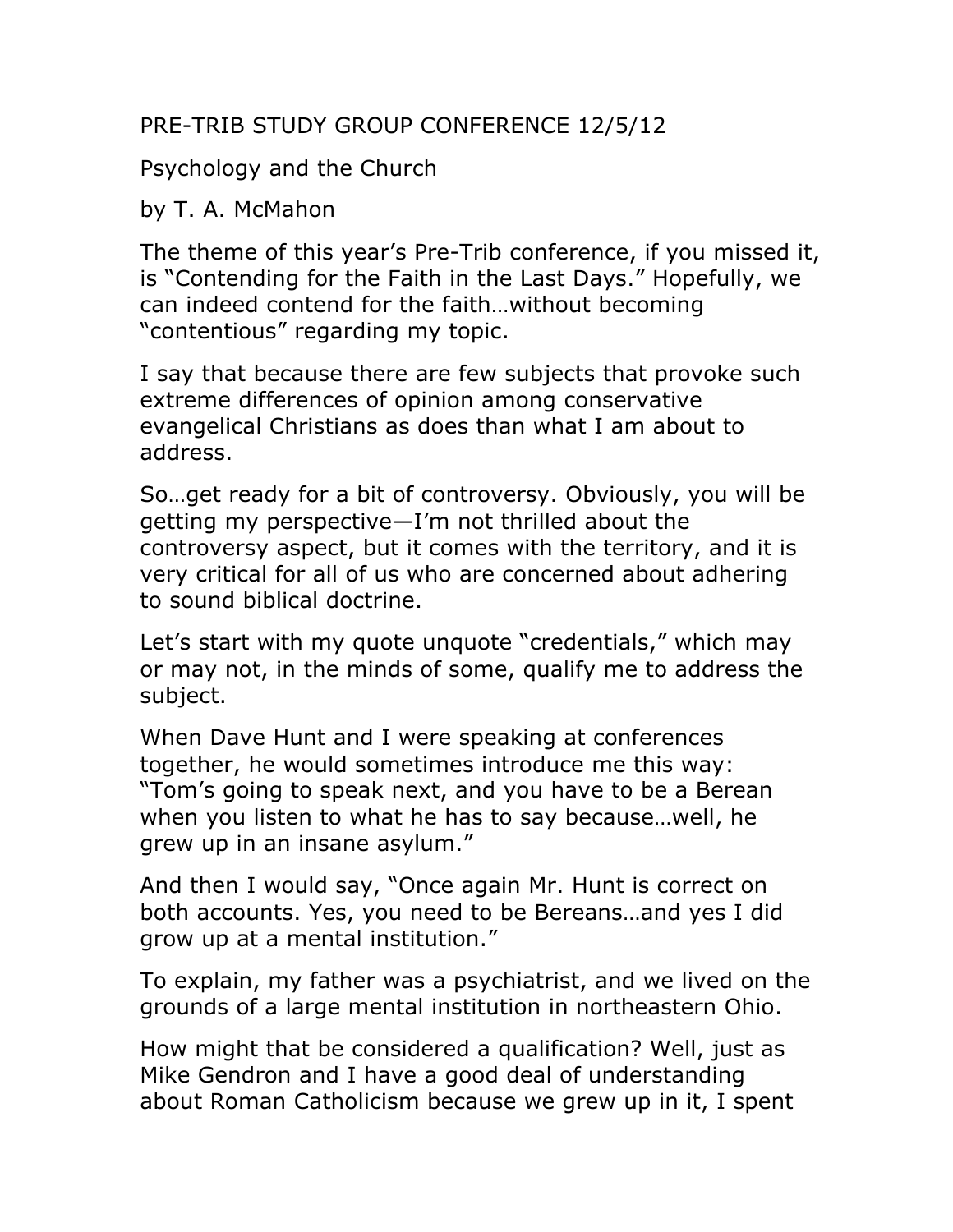a major part of my young life growing up in the mental health community. A number of my relatives worked in psychiatric hospitals.

My point is this: I know experientially—that is, "up close and personal"—the effect that psychological counseling has on the lives of its practitioners as well as some of those who were institutionalized because of their mental issues.

In college, although psychology was not my major, I participated in some of the leading experimental psych programs at The Ohio State University, which I fondly think of as a mental institution of another kind.

A Buckeye, by the way, is literally…a nut.

In my mind the only value of sharing my so-called credentials is so that you know that my personal experiences among the practitioners and those they treated have instilled in me a compassion for both.

You may be aware of the suffering of those who experience mental disorders, but you may not know that the practitioners themselves suffer some of the highest occupational hazard rates of any career field: high divorce numbers, suicides, drug abuse, alcoholism, and so forth.

To give you a personal example, which is hardly unique, my father was the chief psychiatrist in a community in Southern Ohio. He was the one to whom the leaders in the community came in order to have their mental, emotional, and behavioral problems solved.

He was also the town drunk. If you understand the mental and spiritual destructiveness involved in the process of psychotherapy for both practitioner and patient, that shouldn't surprise you.

I began this talk by noting the controversy surrounding psychological counseling.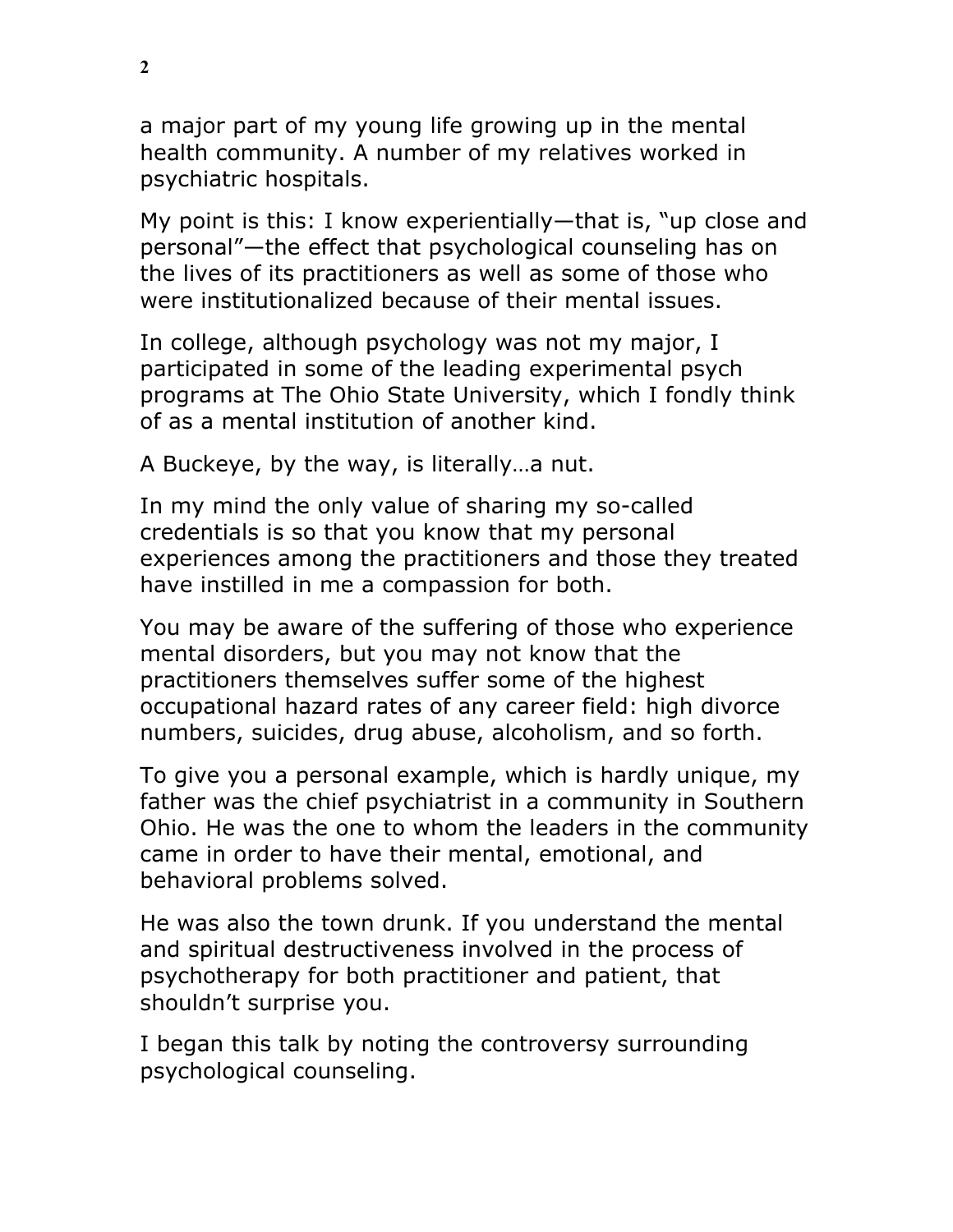When Dave Hunt and I wrote *The Seduction of Christianity* more than 25 years ago, the conservative evangelical church was more than pleased that we were addressing some of the erroneous teachings and practices of the Charismatic and Pentecostal churches, particularly those that promoted the unbiblical prosperity and healing doctrines. Yet that enthusiasm was short-lived when many such readers got to chapters 12 and 13.

Why? Those chapters addressed the biblical problems with *psychological counseling* in the church, a phenomenon that had installed itself within evangelical Christianity in a major way.

That was more than a quarter of a century ago, and one might guess (or hope) that the body of Christ would have become aware of the preponderance of studies from some research psychologists who demonstrate that psychotherapy is not only practically worthless but is even harmful in many situations.

Few, however, have taken notice. As a consequence, psychotherapy has become so accepted among evangelicals today that rarely is anyone aware of the serious problems.

How did the evangelical church slide into such an astounding lack of discernment?

The fundamental reason is shockingly simple: most Christians, including many who claim to look to the Bible as their *authority* in all matters of living their lives in submission to the Lord, give only lip service to the *sufficiency of God's Word*.

In other words, they contradict their professing belief in biblical authority by looking elsewhere for solutions to solving life's problems, primarily by turning to so-called authorities or "experts"—and particularly to psychologists.

This is a tragic mistake because God's Word is sufficient: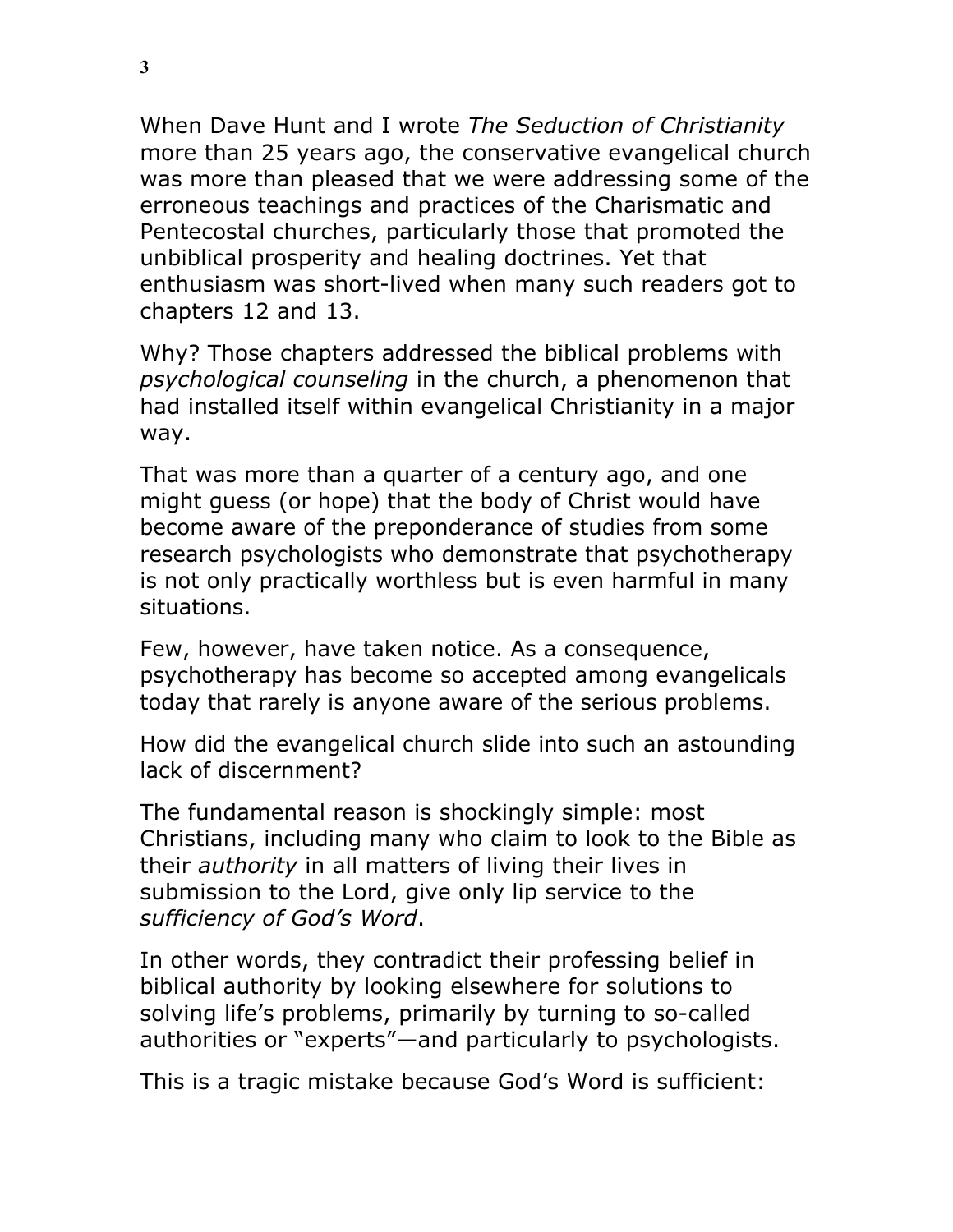"*According as his divine power hath given unto us all things that pertain unto life and godliness, through the knowledge of him that hath called us to glory and virtue*" (2 Peter 1:3).

The Word of God is the Manufacturer's Handbook, with instructions for humanity regarding "*all things* that pertain to life and godliness, through the knowledge of Him."

What exactly are the "all things"? Certainly everything that pertains to or involves moral issues and anything that is sin related—either how to avoid it or how to repent of it.

Clinical psychology cannot deal with sin—even though most if not all of the issues for which people turn to psychotherapists are *due* to sin.

The outcome of seeking psychotherapeutic help is always destructive for the faith of the believer for what should be obvious reasons.

Psychological counseling is an anti-biblical replacement program for the Manufacturer's Handbook. Its essential doctrine is that *self*, which is declared to be *innately good*, is the key to solving all of life's problems.

Therefore, foundationally, it stands in direct opposition to the Scriptures, which declare that *self*, i.e., man, is *innately sinful* (Jeremiah 17:9).

If self, also known as the heart of man, is "deceitful above all things and desperately wicked" as the Bible declares, then self is the *problem* rather than the solution.

Just as a leopard cannot change its spots, there is nothing within self that can change its sinful nature. Nothing in the theories or practices of psychotherapy can alter this fact.

So—in view of all of the horrendous evil that we see demonstrated daily throughout the world—why would psychotherapists hold to a premise that simple observation denies? They have no choice. Without God, only self remains.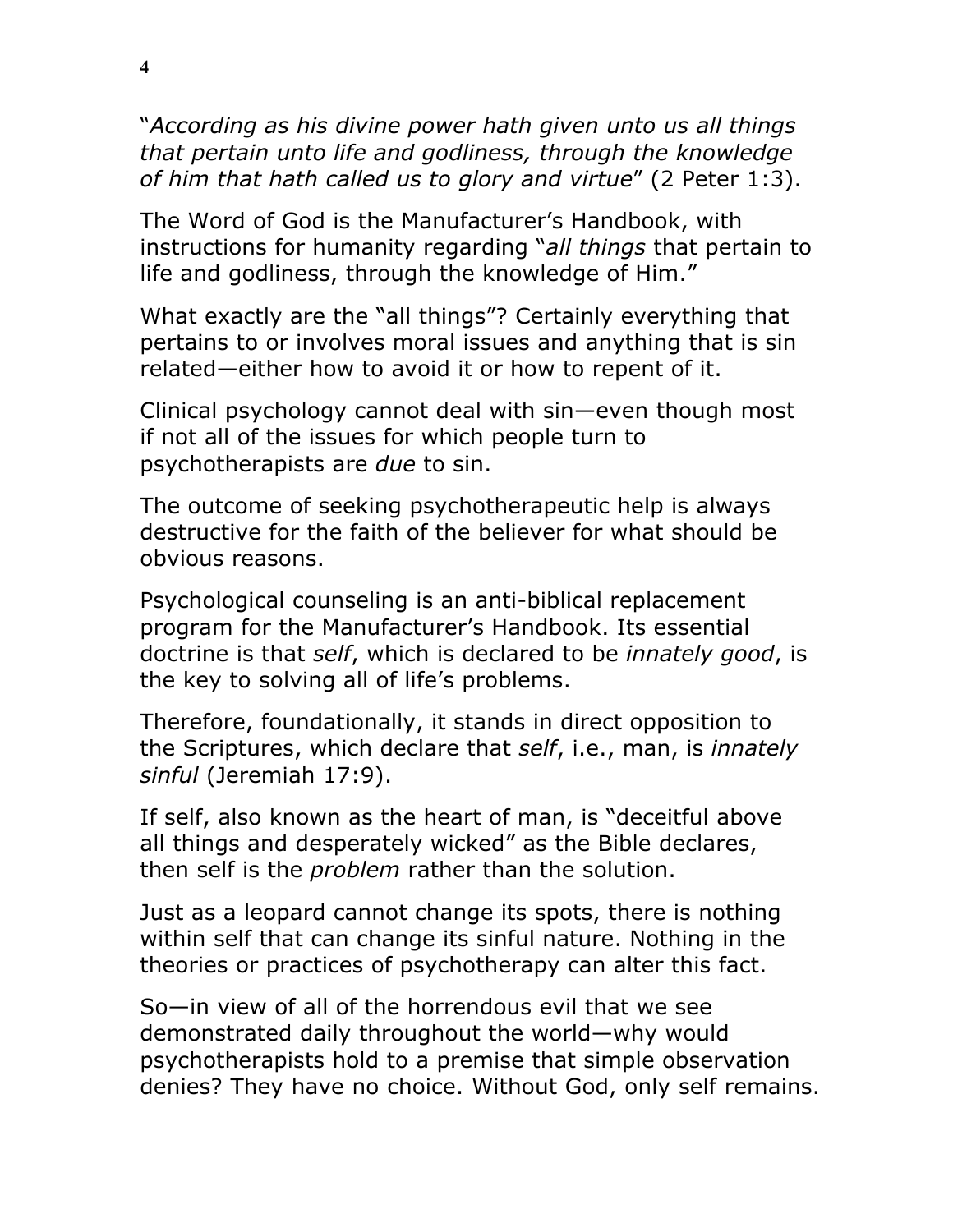And so the delusionary charade based upon the innate goodness of man goes on (as well as the terrible consequence) for people who have turned from God to a *deified* self.

The good news is that God knows the problem that besets humanity and He has provided the solution through His Son—a solution that will change the heart of every human who will turn to Him and accept His offer.

Christ's full payment for the sins of humanity not only makes those who receive His payment for themselves *new creatures* in Christ (2 Corinthians 5:17), but they are also sealed with the Holy Spirit of God, the only true Counselor and Comforter of all believers.

Furthermore, the Holy Spirit is the One who enables the born-again Christian to understand the Manufacturer's Handbook and live out its instructions (John 14:26; Zechariah 4:6).

That's what the Bible declares; so why would those who profess to believe in the Bible forsake its wonderful claims? Jesus announced that He came that those who believed in Him "might have life, and that they might have it more abundantly" (John 10:10). So why do believers look elsewhere?

One of the major reasons, again, is simple—and therefore correctible. If a believer is not reading his Bible and is relying on other sources for his biblical information, he will have only a vague idea of what's in it, and much of his thinking about it may be deluded or distorted.

That contributes to one's having a serious lack of confidence in God's Word. Such a person is rendered incapable of recognizing what's biblical and what's not. Yet the condition is hardly hopeless.

Biblical discernment doesn't depend upon scholarship or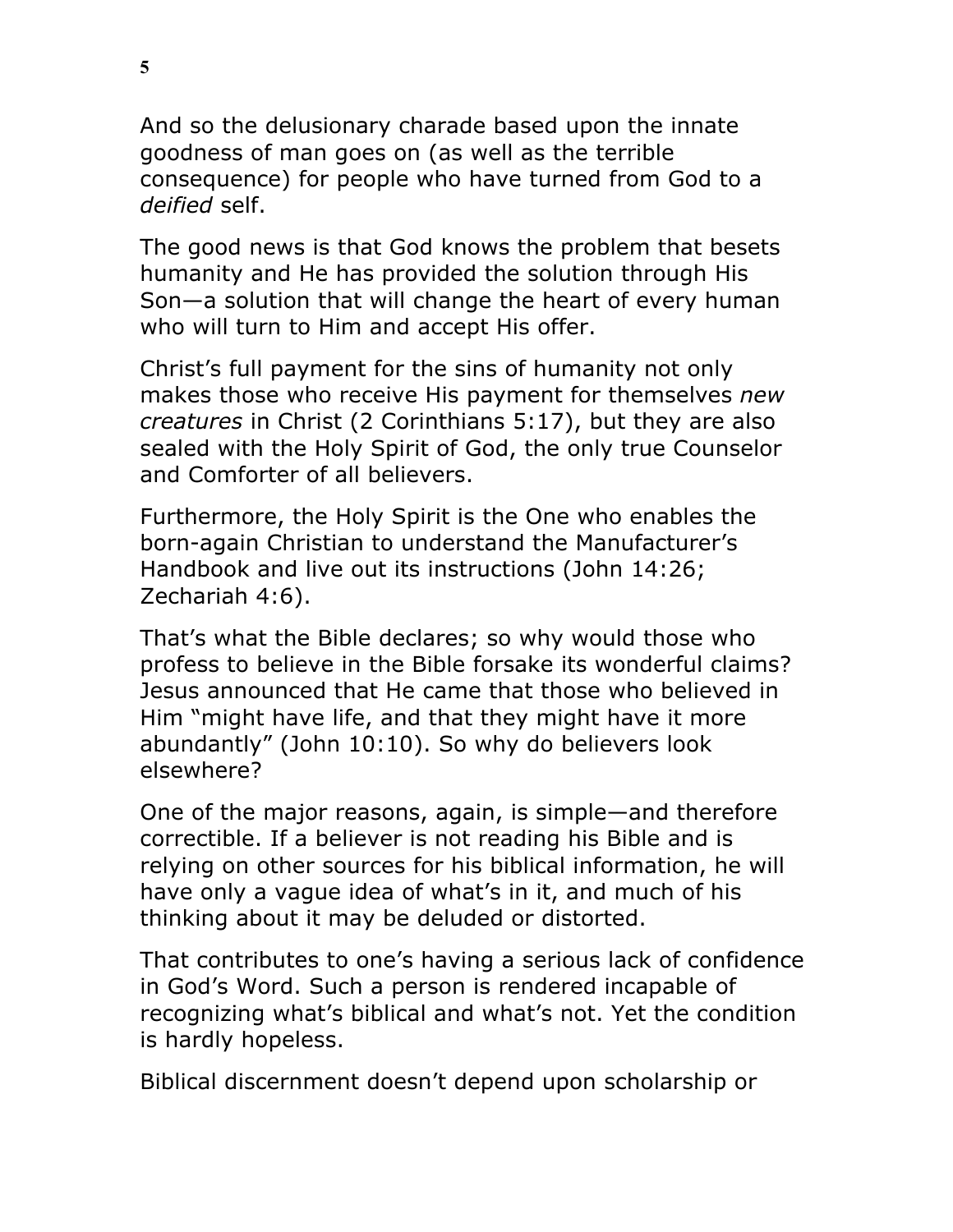knowing Greek and Hebrew or attending seminary or having an apologetics degree from a Bible college.

It's simply a matter of a believer's disciplined reading (meaning everyday!) of the Word of God, followed by a willingness to apply what one is reading to one's life.

How can a believer expect to recognize truth from error if he or she is not disciplined in reading and doing what the Scriptures teach?

Biblical discernment is basically a matter of comparing what's being promoted or taught in the world *or the church* with what the Bible teaches. A person cannot make that assessment if he is doubtful of biblical content.

What is needed is the very thing that the Jews in the synagogue of the Greek city of Berea were commended for: they searched the Scriptures daily to see if those things that the Apostle Paul was presenting were true to the Scriptures (Acts 17:10-11). If those Jews were so commended, how much more should believers today follow their example.

Sadly, from my observations over more than three decades, the evangelical church has succumbed to nearly every seductive device the Adversary has dished out, all in support of his major strategy: *to destroy the effectiveness of God's Word in the church*, as well as in the world.

The seductive program began in the Garden of Eden with Eve: "Yea, hath God said…?"—a ploy to get her to rethink God's commandment not to eat of the fruit of the tree of the knowledge of good and evil…followed by Satan's repudiation of God's judgment for disobeying Him: "Ye shall not surely die…" (Genesis 3:4).

It is important to note that *the sowing of doubt followed by the denial of the truth of God's Word* has been the Adversary's tactic in his quest to destroy mankind ever since. It should be obvious to every believer that Satan's chief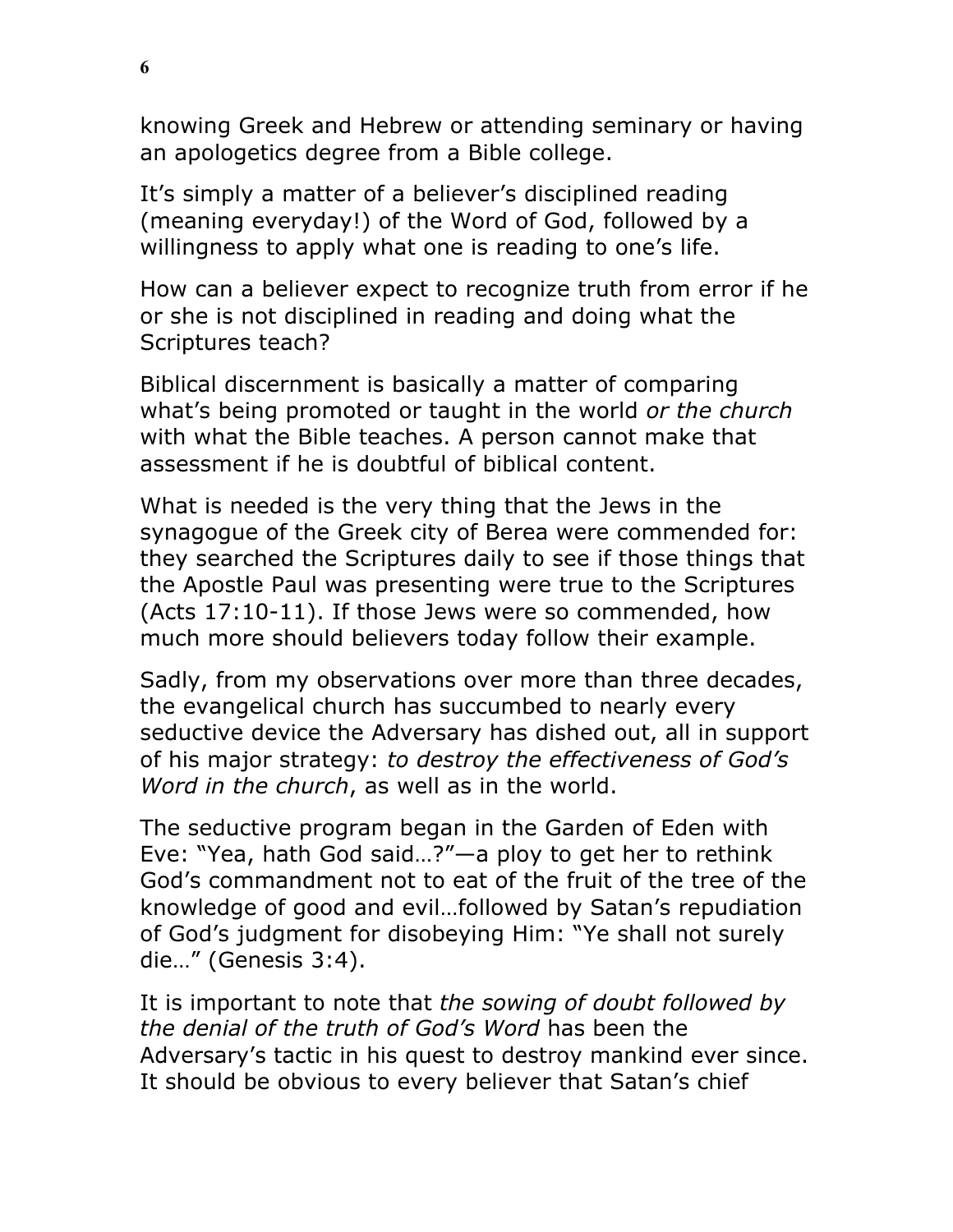strategy is to *undermine the Scriptures*.

To the degree that a believer turns from the Word of God whether through apathy, laziness, being spoon fed, having a self-serving interest, turning to outside sources, being deceived, listening to extra-biblical misinformation, etc., etc.—to that degree his ability to discern has deteriorated.

Without biblical discernment, a believer is ripe for any and all of Satan's deceptions, which brings us back to what may be the Adversary's most effective contemporary scam: "psyching out" the evangelical church.

It began, as most seductions do, in small doses and influences, all of them somewhat subtle and appearing to make sense.

In the mid-20th century, psychologists such as Erich Fromm began writing about love, and in particular the value of selflove.

Abraham Maslow, in the 1940s, included self-esteem near the top of his "hierarchy of needs." Evangelicals took note.

Norman Vincent Peale and psychiatrist Smiley Blanton early in the 1950s established the American Foundation of Religion and Psychiatry.

CAPS, the Christian Association for Psychological Studies, took root at the same time.

Also, at that time, the American Psychiatric Association set up luncheons around the US, in which psychiatrists suggested to the religious community that working together to meet the needs of their flocks would be a match made in heaven.

As that relationship grew, it was gradually impressed upon the pastors and priests that they were ill equipped to deal with most of issues of their congregations' problems of living.

Many pastors fell for that erroneous contention and returned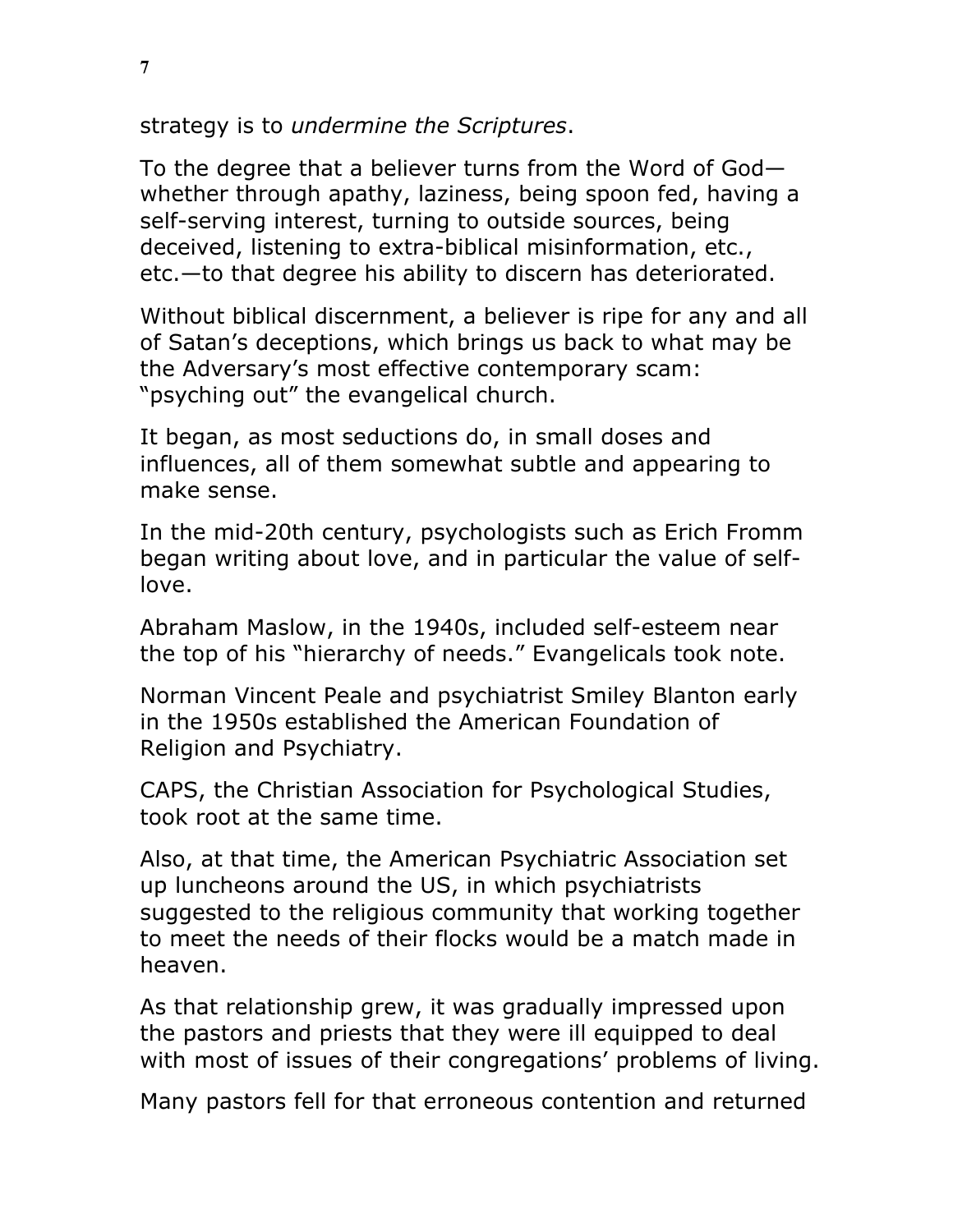to school to earn degrees in psychology.

What began as a trickle turned into a flood from the 1970s through the 80s. Psychologist James Dobson released his book, *How to Build Self-Esteem in Your Child: Hide or Seek*.

Robert Schuller's book *Self-Esteem: The New Reformation* was sent out gratis to 250,000 pastors.

Toward the end of the 1980s, the American Association of Christian Counselors (AACC), an organization that strongly advocates the integration of psychology and the Bible, had its beginning. Today it boasts on its masthead: "Nearly 50,000 Members and Growing Stronger Every Day."

The list of leaders who have spoken at AACC conferences constitutes a veritable *Who's Who*? of the evangelical community, many of them ignorant of AACC's promotion of mixing psychological concepts with the Scriptures.

My Middle Eastern friends would characterize what I've described as the launching of psychology in the church as "the camel getting its nose in the tent."

It should come as no surprise, then, that years later the camel is right at home *within* the tent. That "beast," however, has displaced God's way and His truth and is causing much destruction within the body of Christ.

Unless there is a dramatic recognition of the antibiblical nature of psychological counseling and its "spiritualized" counterparts (inner healing, Theophostic Counseling, Bethel's Sozo, etc.), the worst is yet to come.

What makes me think so?

First of all, Scripture tells us so and it specifically addresses the foundational teaching of psychotherapy, which I will get to later.

Secondly, as an example of it's potential "peril," we need to consider the impact upon the upcoming generation of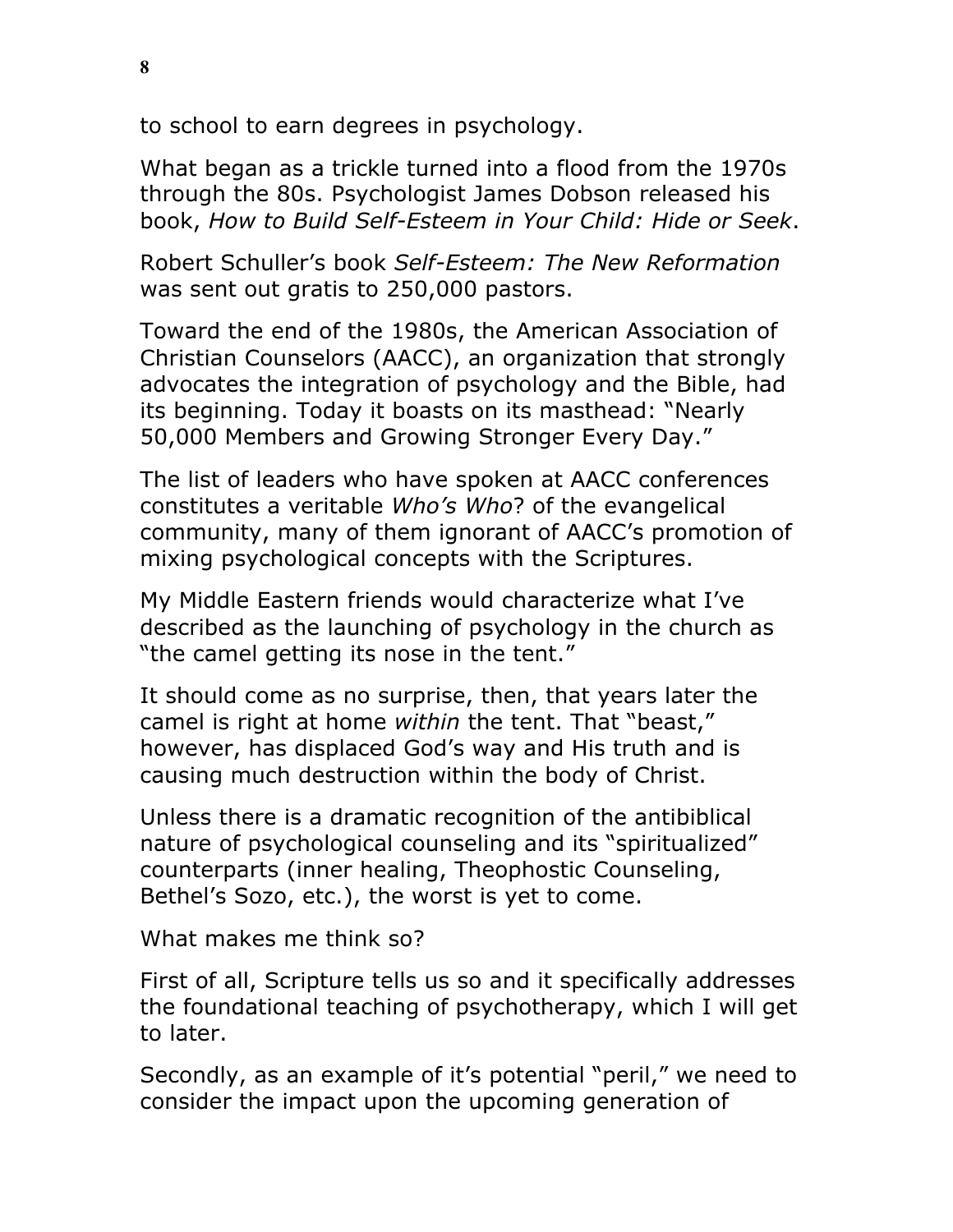evangelicals.

Let me give you an analogy. Many young evangelicals today are aware that evolution is a false science—a pseudoscience—thanks to the teaching and influence of organizations such as the Institute for Creation Research and Answers in Genesis and individuals such as Carl Kerby, Jobe Martin, and many others.

Psychological counseling, however, is also a *pseudoscience* (which we have documented in numerous TBC articles and books that we have offered for years).

Can you name any ministries equivalent in influence to that of ICR or AiG that are pointing out the pseudoscientific nature of *psychotherapy*?

I don't mean to say that there aren't some out there, but they are small voices crying in the wilderness.

Furthermore, although such ministries do not have a wide audience, nevertheless, the research and, more importantly, the Word of God support their views.

Let's start with the research.

Here are a couple of well-known tenets that psychological researchers have exposed as myths. Again, the resource materials we offer at The Berean Call contain the documentation for what I am presenting.

A major myth that has deceived many in the church is that psychological counseling is scientific. No. It is not nor can it be.

Attempting to evaluate the status of psychology, the American Psychological Association appointed psychologist and philosopher Dr. Sigmund Koch to plan and direct a study that was subsidized by the National Science Foundation.

This study involved eighty eminent scholars assessing the facts, theories, and methods of psychotherapy. The results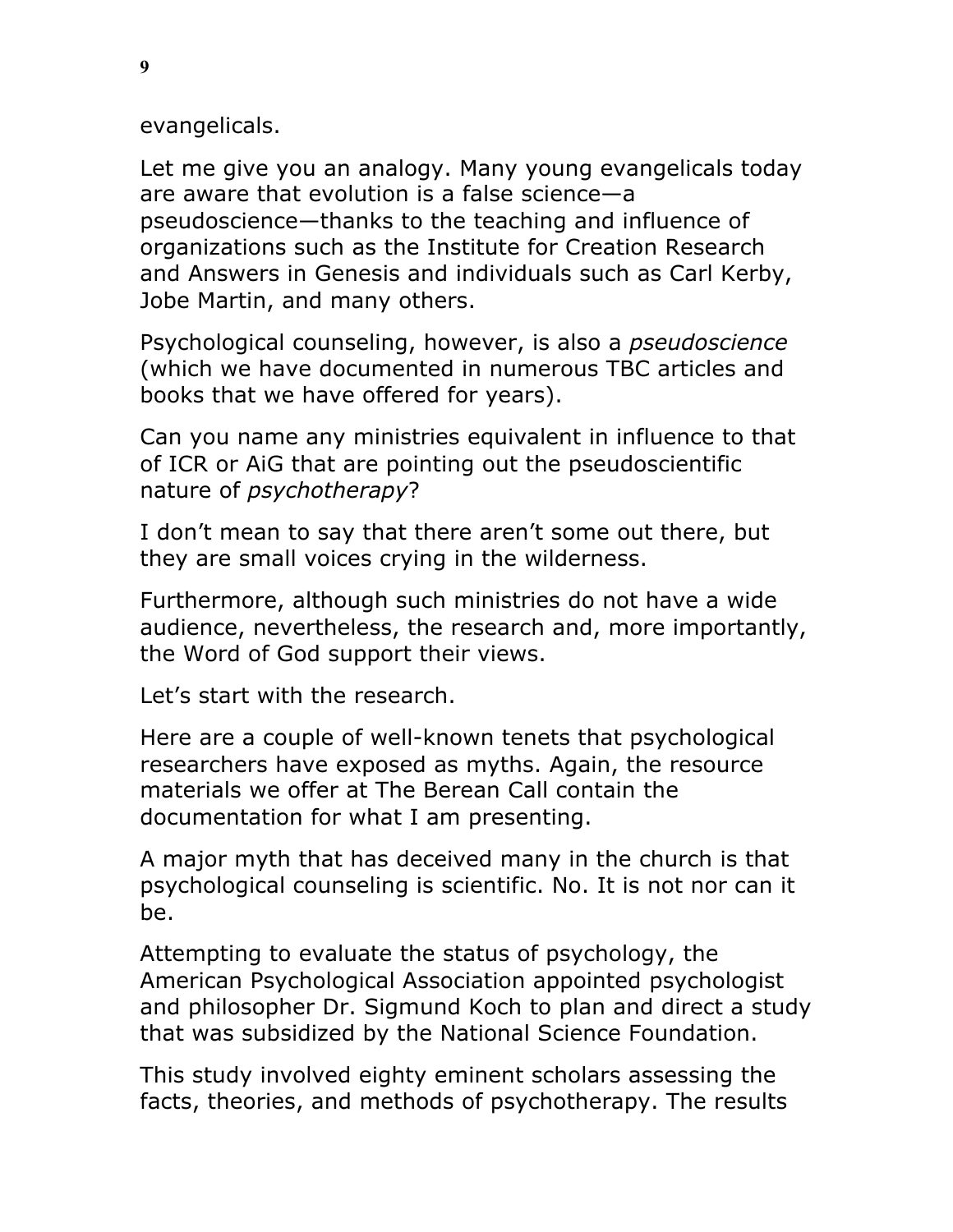of this extensive endeavor were published in a sevenvolume series entitled *Psychology: A Study of a Science*.

Dr. Koch sums up the panel's findings in these words: "I think it by this time utterly and finally clear that [psychological counseling] cannot be a coherent science."

Research psychologist Dr. Gordon Allport concurs:

"The individual, whatever else he may be, is an internally consistent and unique organization of bodily and mental processes. But since he is unique, science finds him an embarrassment. Science, it is said, deals only with broad, preferably universal, laws. . . . Individuality cannot be studied by science, but only by history, art, or biography."

Dr. Karl Popper, regarded as one of the greatest philosophers of science, after a thorough study of psychotherapy, came to this conclusion about the subjective nature of psychological interpretations of behavior: "though posing as sciences, had in fact more in common with primitive myths than with science; that they resembled astrology rather than astronomy.''

Another huge myth that has duped millions in the church is the belief that counseling is for professionals only.

Numerous studies, many of which compared professional psychotherapists (psychiatrists and clinical psychologists) with non-professionals, demonstrated the superiority of the results of the non-professionals.

After reviewing the research comparing trained and untrained psychological counselors Truax and Mitchell report: "There is no evidence that the usual traditional graduate training program has any positive value in producing therapists who are more helpful than nonprofessionals."

Researcher/psychiatrist Jerome Frank adds what his peers don't wish to broadcast, and that is the "inability of scientific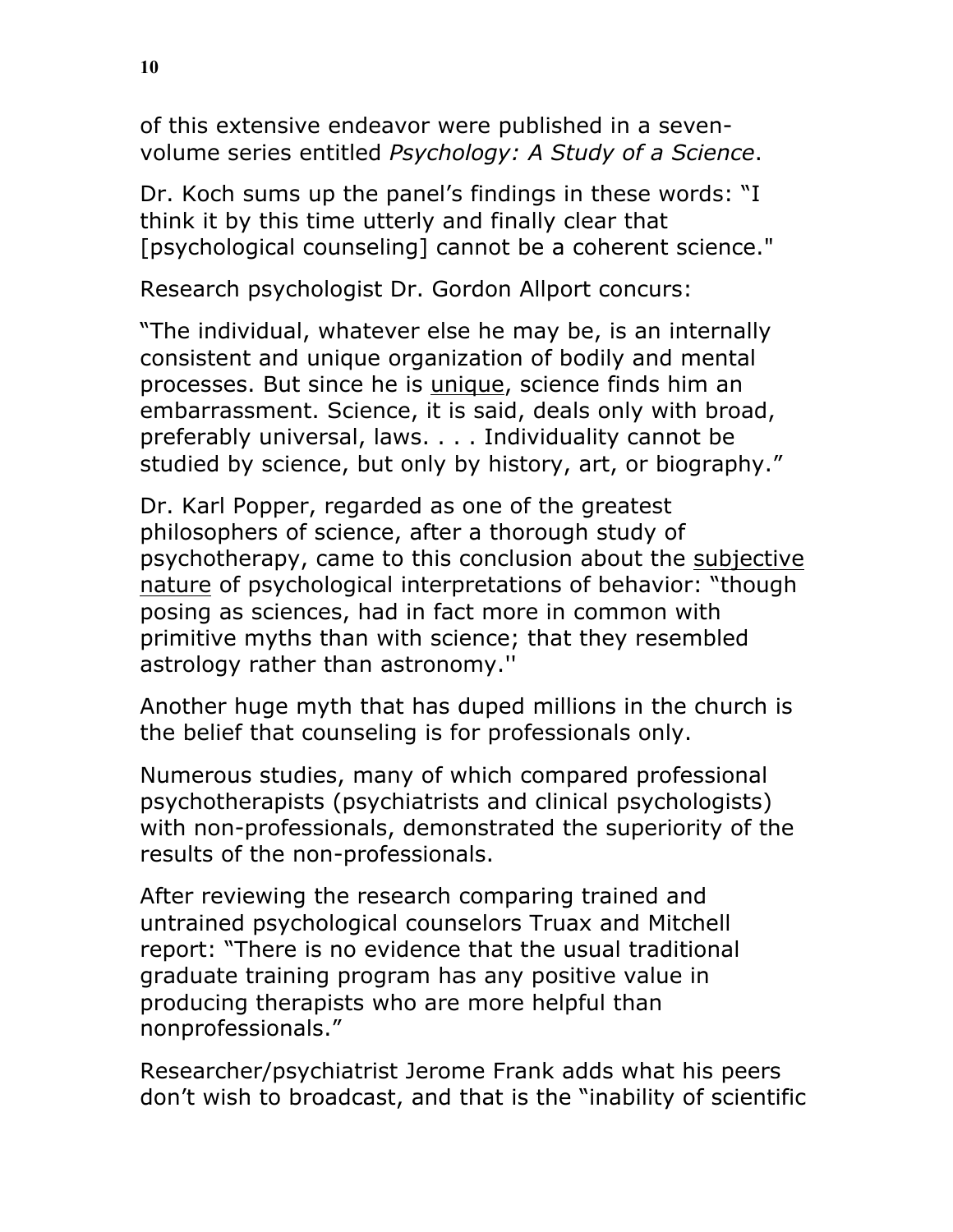research to demonstrate conclusively that professional psychotherapists produce results sufficiently better than those of non-professionals."

It isn't hard to figure out why that is the case, if you know this about the concepts and practices of psychotherapy. There are more than 500 different psychotherapeutic systems and thousands of methods and techniques. Most of them are contradictory to one another and many are utterly bizarre.

Nearly all psychological counselors are eclectic in their approach—that is, they utilize a mixture of the therapies that they learned as they pursued their degrees.

So when a client comes to them with a problem, he or she has to buy into the eclectic solution of the therapist.

A non-professional doesn't go there; he simply looks to his own life experiences.

Best-selling author psychologist Dr. Bernie Zilbergeld writes in his book, *The Shrinking of America:Myths of Psychological Change*: "…most problems faced by people would be better solved by talking to friends, spouses, relatives or anyone else who appears to be doing well what you believe you're doing poorly.

"If I personally had a relationship problem and I couldn't work it out with my partner, I wouldn't go and see a shrink. I would look around me for the kind of relationship I admire…. That's who I would go to. I want somebody who's showing by his life that he can do it."

Now that's just good, commonsense advice from a man who understands the field of psychotherapy.

One last piece of information (which is all I have time for) this one relates to the professional side of counseling.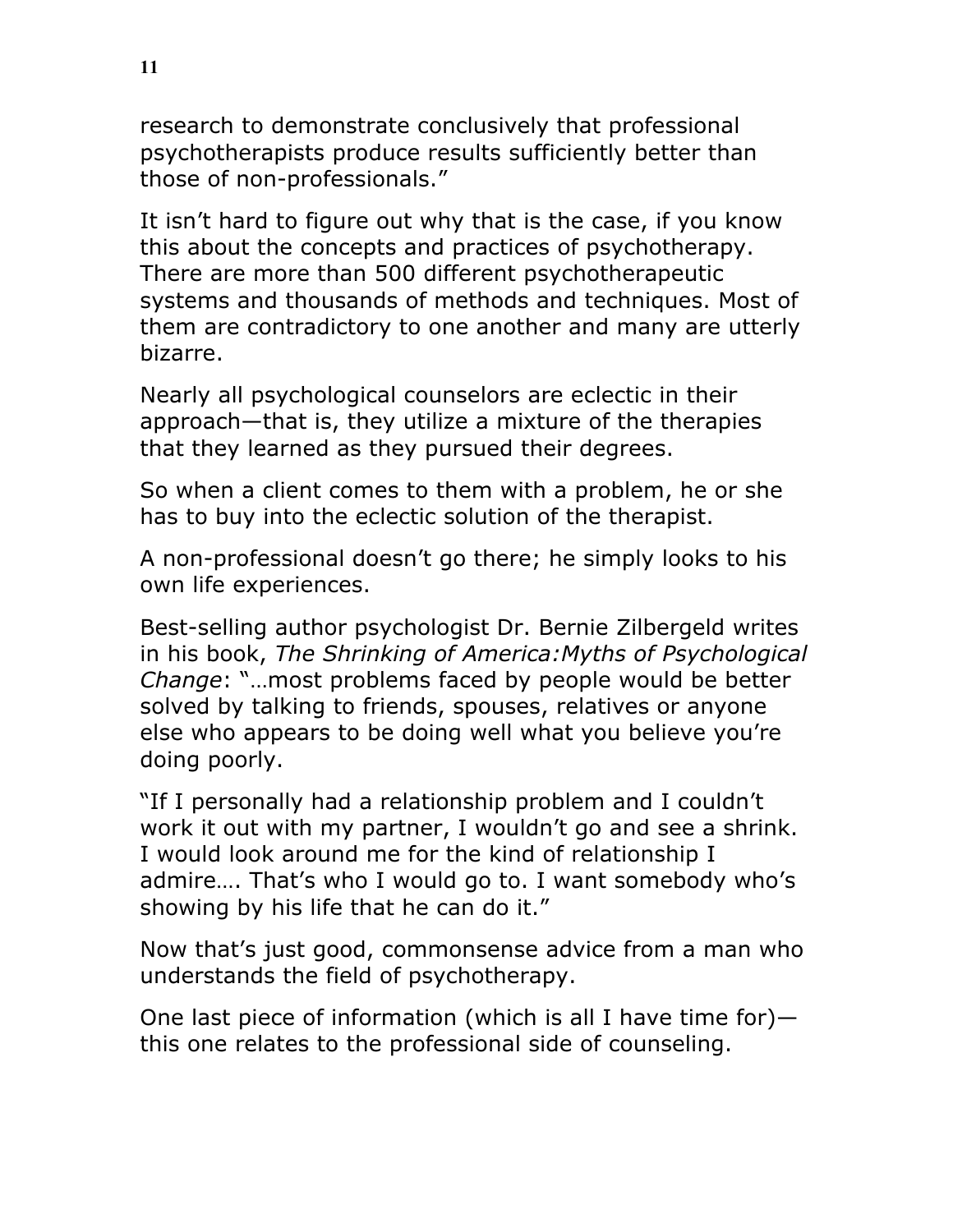The *DIAGNOSTIC & STATISTICAL MANUAL OF MENTAL DISORDERS* is referred to as the Bible of Psychotherapy. Professionals use it as a guidebook, and its numerical codes are necessary to charge to a client's medical insurance.

In 1952, this American Psychiatric Association-produced book listed 106 Mental Disorders*.* The list grew to 182 in 1968, then to 265 in 1980, and to 292 in 1987. The count in the 4<sup>th</sup> edition *DSM* is 374 mental disorders.

They include alleged mental problems such as OPPOSITIONAL DEFIANT DISORDER or O.D.D, which I find more than a little odd.

Children or adults are labeled with this disorder who show QUOTE, "hostile behavior toward authority figures." UNQUOTE The symptoms include QUOTE "losing one's temper," "arguing with adults," "deliberately doing things that will annoy other people," and "blaming others for his or her own mistakes or misbehavior." UNQUOTE

Although psychotherapy is all about self…if a person is TOO self-centered or TOO selfish he may suffer from NARCISSISTIC PERSONALITY DISORDER. I guess we have to be careful not to build one's self-esteem beyond the norm set by psychology.

If a person is SHY or TOO QUIET, very likely he or she is afflicted with SOCIAL ANXIETY DISORDER.

Kids should no longer be concerned if they aren't doing well in school because it isn't their fault; for instance, if a boy is failing English, we're told he may be suffering from the MENTAL DISORDER OF WRITTEN EXPRESSION (315.2).

Symptoms consist of QUOTE "difficulties in the individual's ability to compose written texts evidenced by grammatical or punctuation errors within sentences", "poor paragraph organization", "multiple [mis]spellings", and "excessively poor handwriting." UNQUOTE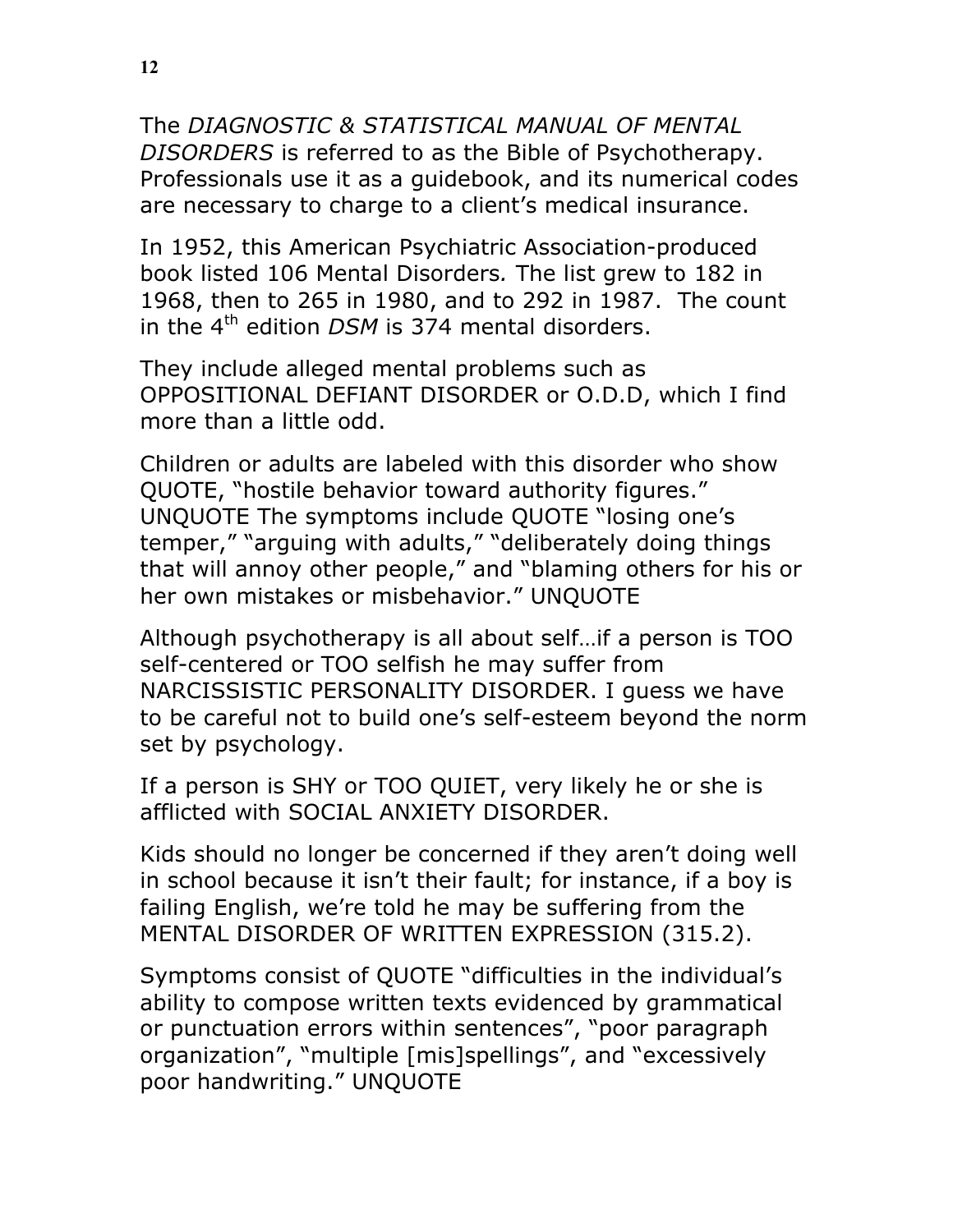Anyone here have difficulty with math in school? It may not have been your fault. You were probably a victim of MATHEMATICS DISORDER (315.1).

If a person (like myself) has an ANTAGONISTIC VIEW OF PSYCHOLOGICAL COUNSELING, refusing to subject himself to therapy, the psychotherapist can still get paid for an initial visit by classifying such a person as suffering from NONCOMPLIANCE WITH TREATMENT DISORDER. CODE V15.81

But what if the mental health practitioners can't find anything specific in the DSM to label a person with? No problem…because there is UNSPECIFIED MENTAL DISORDER, which for the purposes of health insurance coverage, gives a code for QUOTE "specific mental disorder[s] not included in the DSM-IV." UNQUOTE

Just how the mental disorders qualified for listing—or were later disqualified-in the DIAGNOSTIC AND STATISTICAL MANUAL was not exactly a rigorous scientific process. It's called a vote.

DSM-HOMOSEXUALITY

The most notorious example of this process had to do with homosexuality. Prior to 1973, homosexuality was listed as a mental disorder.

However, the National Gay Task Force began pressuring (actually, harassing) the American Psychiatric Association and was successful in getting the organization to change its view of homosexuality from a deviant/abnormal behavior to a "sexual preference." The APA subsequently "voted" to remove homosexuality from its "mental disorder" list.

DSM ON SPIRITUALITY

In the section of the *Diagnostic and Statistical Manual of Mental Disorders* under the heading of "Other conditions That May Be a Focus of Clinical Attention" is code V62.89, Religious or Spiritual Problem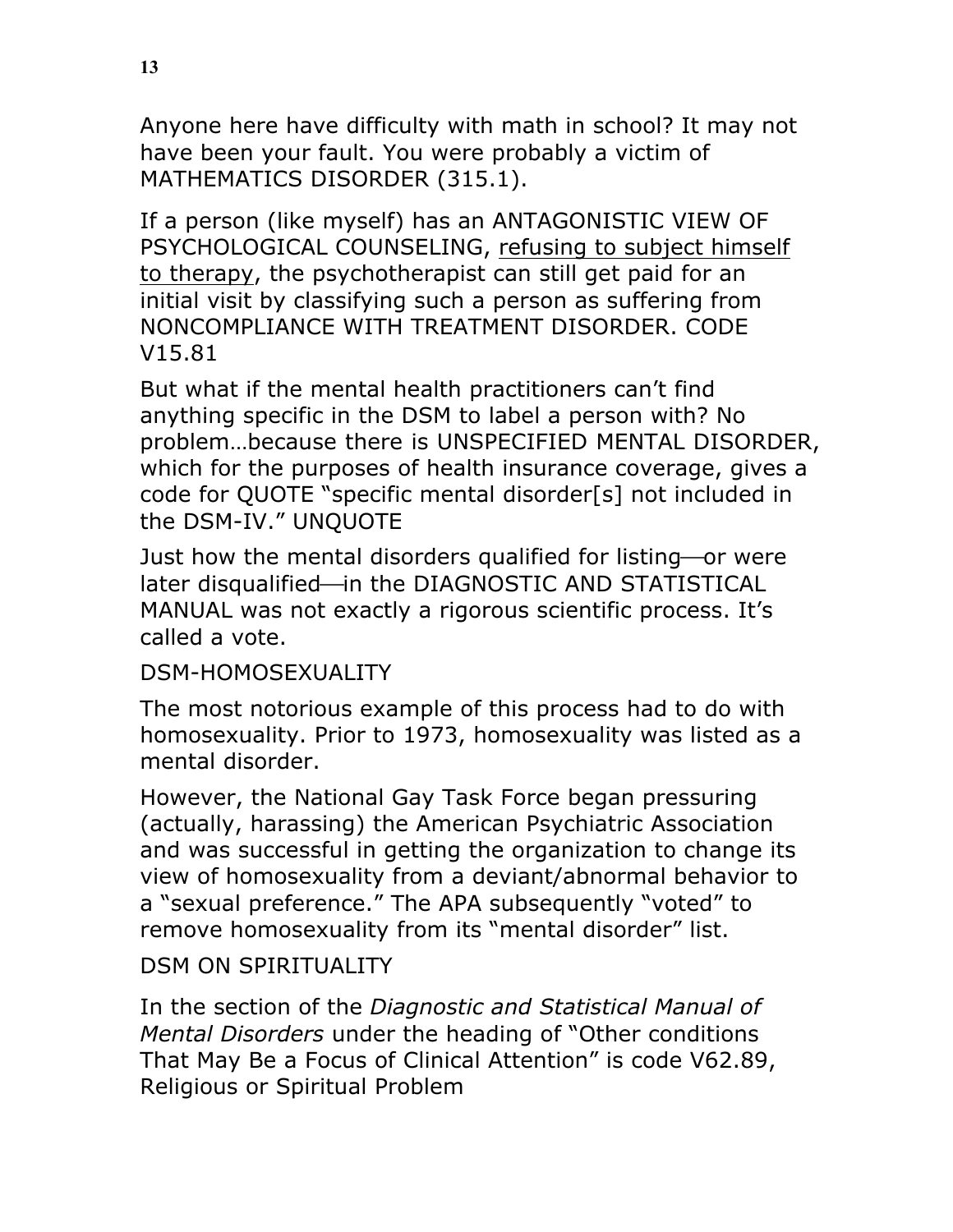Examples include distressing experiences that involve loss or questioning of faith, problems associated with conversion to a new faith, or questioning of spiritual values....

One wonders what part of a psychotherapist's training prepared him or her to deal with issues of faith and spiritual values.

On the other hand, we need to look at what evangelical Christians are thinking or not thinking when they turn to professional psychotherapists. There is one thing that I can assure you that they are *not* thinking: they are not thinking biblically.

I have stated earlier, and it needs to be repeated over and over until it becomes a mental reflex: psychological counseling is a major destroyer of a believer's belief in the sufficiency of God's Word.

If a believer doesn't believe that the Word of God is allsufficient, he will turn elsewhere…and that elsewhere is a way that seems right to a man but it ends in ways that turns from God's truth, according to Proverbs 14:12 and 16:25.

In all that I'm presenting here, I hope this thought sticks: Christ supplemented is Christ supplanted.

What is being supplanted by psychotherapeutic concepts? These biblical truths:

Mankind is in bondage to sin, is reaping the consequences of sin, and is under the divine penalty of sin, which is separation from God forever.

Only God can deliver him from that condition, which by His grace He has made available to all those who turn to Him for the gift of salvation provided by Jesus Christ alone.

God's Word is His instruction manual for living one's life in the only way that is acceptable to God, and which will enable a believer to live a fruitful and productive life, glorifying to our Lord and Savior.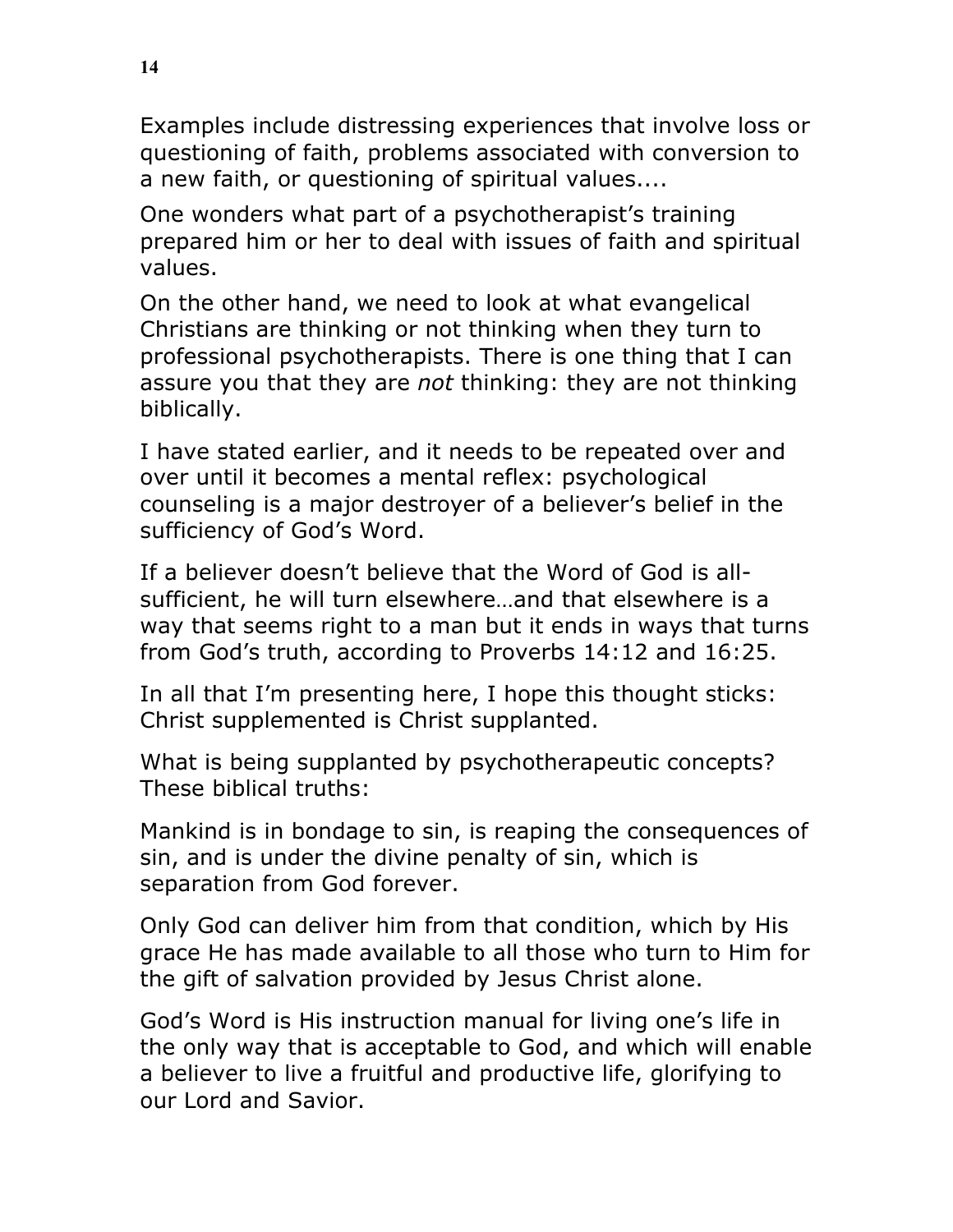There is a huge amount that I don't have time to cover, yet some of which may come out in our Q&A session. Nevertheless, let me wind this up by alerting you to some bad news that comes directly from the Scriptures.

This study group conference has for numerous years centered around biblical prophecy, which I believe is the greatest apologetic for proving that God's Word is just that: God's Word.

Well, here is a prophecy that is being fulfilled today that uniquely applies to our day and involves everything I've presented in this paper.

Second Timothy chapter 3 verses 1 through 2 and continuing:

*This know also, that in the last days perilous times shall come. 2 For men shall be lovers of their own selves…*

*…covetous, boasters, proud, blasphemers, disobedient to parents, unthankful, unholy,* 

*3 Without natural affection, trucebreakers, false accusers, incontinent, fierce, despisers of those that are good,* 

*4 Traitors, heady, highminded, lovers of pleasures more than lovers of God;* 

*5 Having a form of godliness, but denying the power thereof: from such turn away.*

This is bad news prophecy: "last days"…"perilous times"… the primary cause of which has its foundation in men being lovers of their own selves.

But why does the Apostle Paul, under the inspiration of the Holy Spirit, put this in a PROPHETIC CONTEXT?

Hasn't SELF been a HUGE PROBLEM for mankind ever since the fall of humanity in the Garden? Of course.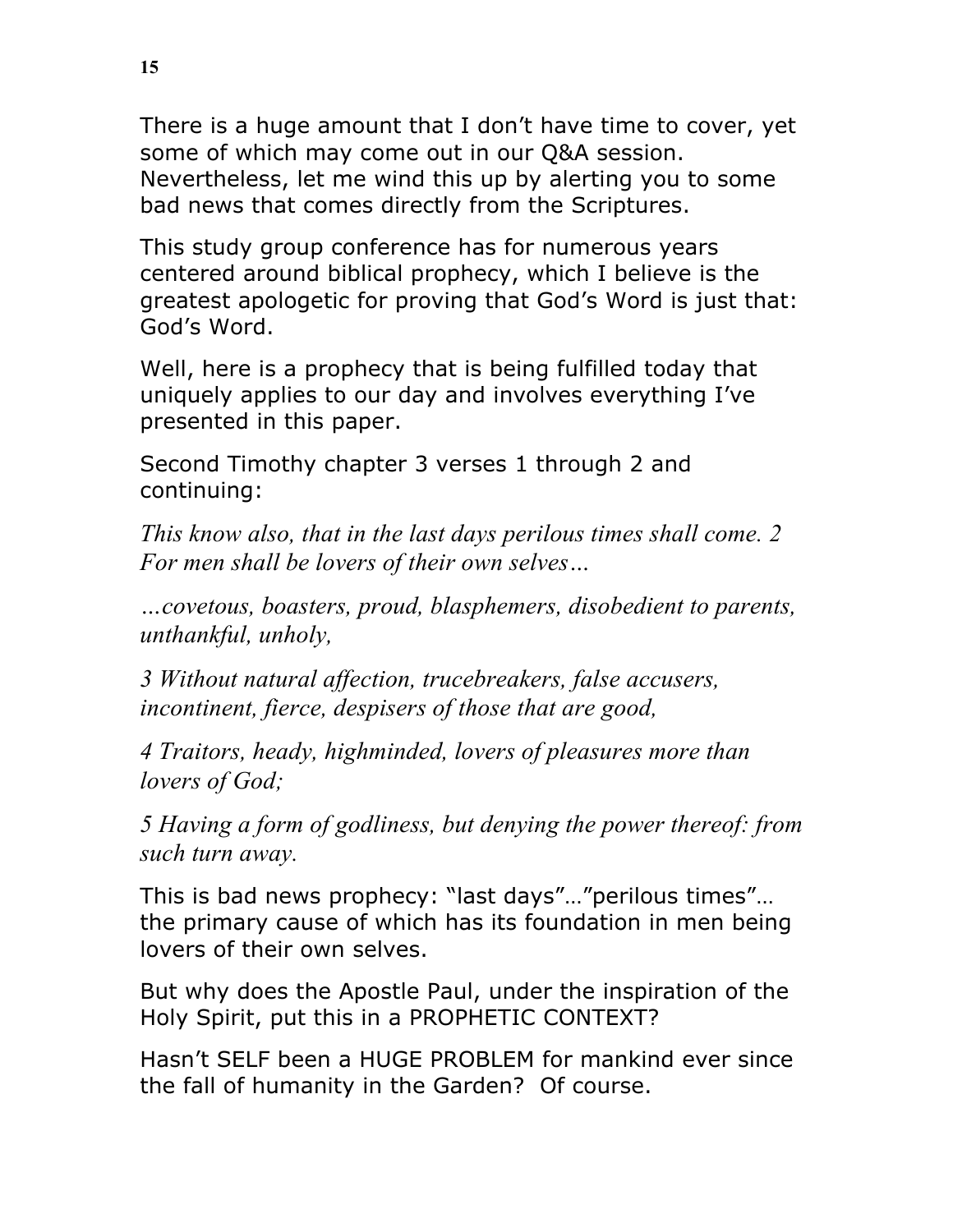But until the introduction of dynamic psychotherapy as a socalled science 115 or so years ago—beginning with Sigmund Freud, Carl Jung, Alfred Adler, and others…

…until the rise of humanistic psychotherapy with Abraham Maslow, Carl Rogers, and a host of other latter-day luminaries of psychology…a preoccupation with SELF was viewed throughout history as simply "selfishness."

Never, prior to modern psychotherapy, has SELF been promoted as THE SALVATION for humanity's mental, emotional, and behavioral well-being.

IT'S A LAST DAYS PHENOMENON! An undeniable fulfillment of prophecy!

Now here is, in my opinion, the really bad news as it relates to our evangelical young people. They are being led by the pied pipers of so-called Christian psychology and through the greed of professing Christian universities to become practitioners in a field that is diametrically opposed to what the Word of God teaches.

It's tragic enough that the upcoming generation is functionally biblically illiterate —they know how to read, and they have Bibles, but they don't read them. Now add to that grievous condition the fact that they are being *ushered into* psychology.

A survey by the prestigious *Princeton Review* noted that psychology was listed as the number-two choice of major by all college students.

It's very likely that the percentage is even higher for Christian students at professing Christian colleges because of their belief in the *myth* that psychology is a scientific way of helping people and that jobs may be available for them as counselors at evangelical churches.

There is also other encouragement for them to seek such careers.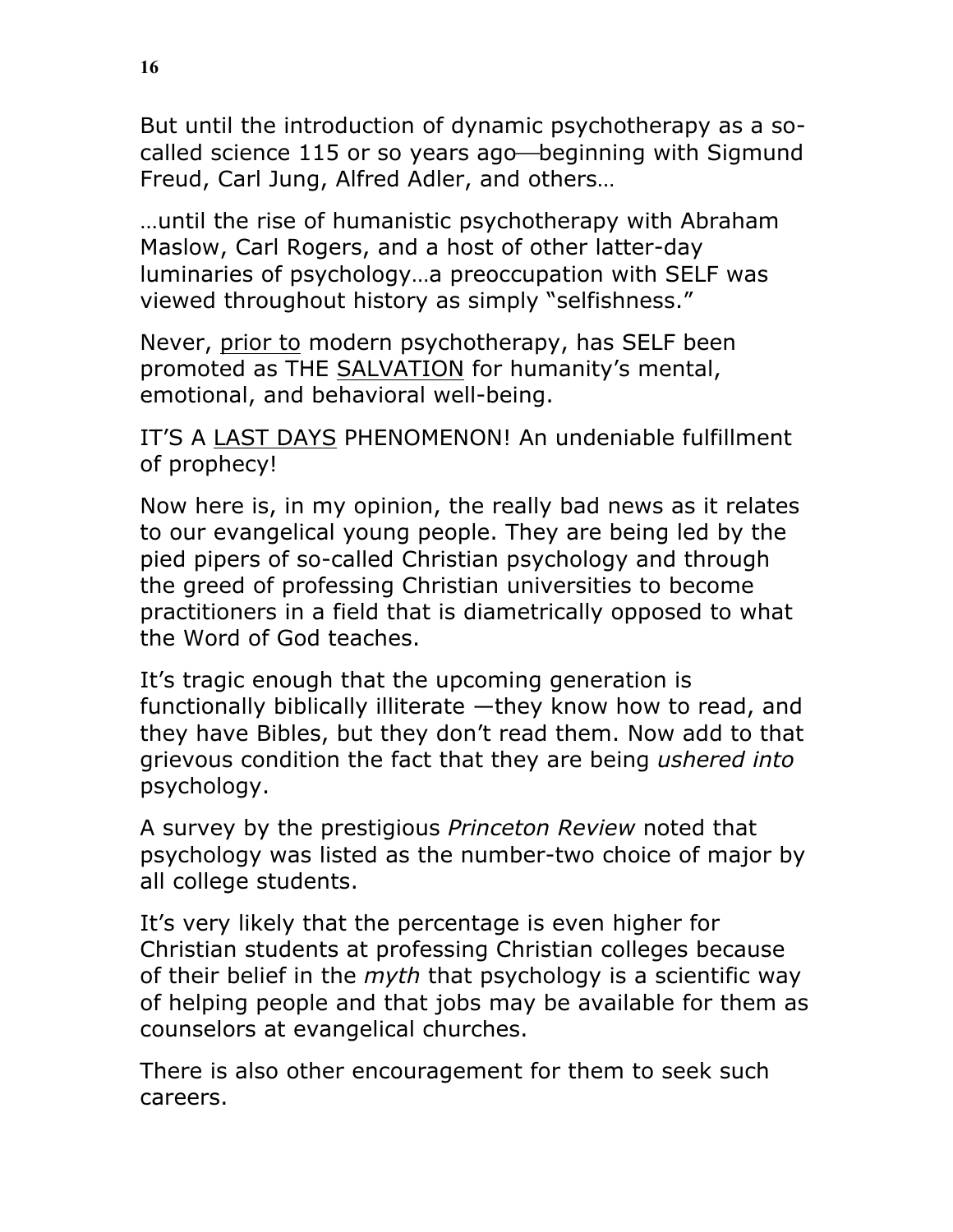Dr. James Dobson is one of the many highly influential evangelicals ushering this next generation into psychotherapy.

He writes: "Christian psychology is a worthy profession for a young believer, provided his faith is strong enough to withstand the humanistic concepts to which he will be exposed…."

Dr. Dobson couldn't be more wrong in his counsel to young believers.

To begin with, "Christian psychology" is a misleading term. According to the Christian Association of Psychological Studies, "there is no acceptable Christian psychology that is markedly different from non-Christian psychology…as yet there is not an acceptable theory, mode of research, or treatment methodology that is distinctly Christian."

As noted, scarce is the young believer today whose faith is strong enough and whose discernment level high enough (because of his study of the Word of God) to withstand the onslaught from such a pursuit.

And finally, it isn't merely a matter of being able to stand against some of the humanistic concepts in psychotherapy. The entire *field* of psychological counseling is *rooted* in the humanistic concept of self.

It is rare for a Christian academic institution to reject psychology for biblical reasons (although there are a few that have). Some offer psychological counseling for the same reasons that they teach evolution in their so-called science departments—they accept it by faith.

Furthermore, for most it's a matter of "filthy lucre," i.e., it's an economic proposition: students keep the school afloat financially.

If the school does not offer psychology, "the number-two most popular major," the students will go elsewhere; if they